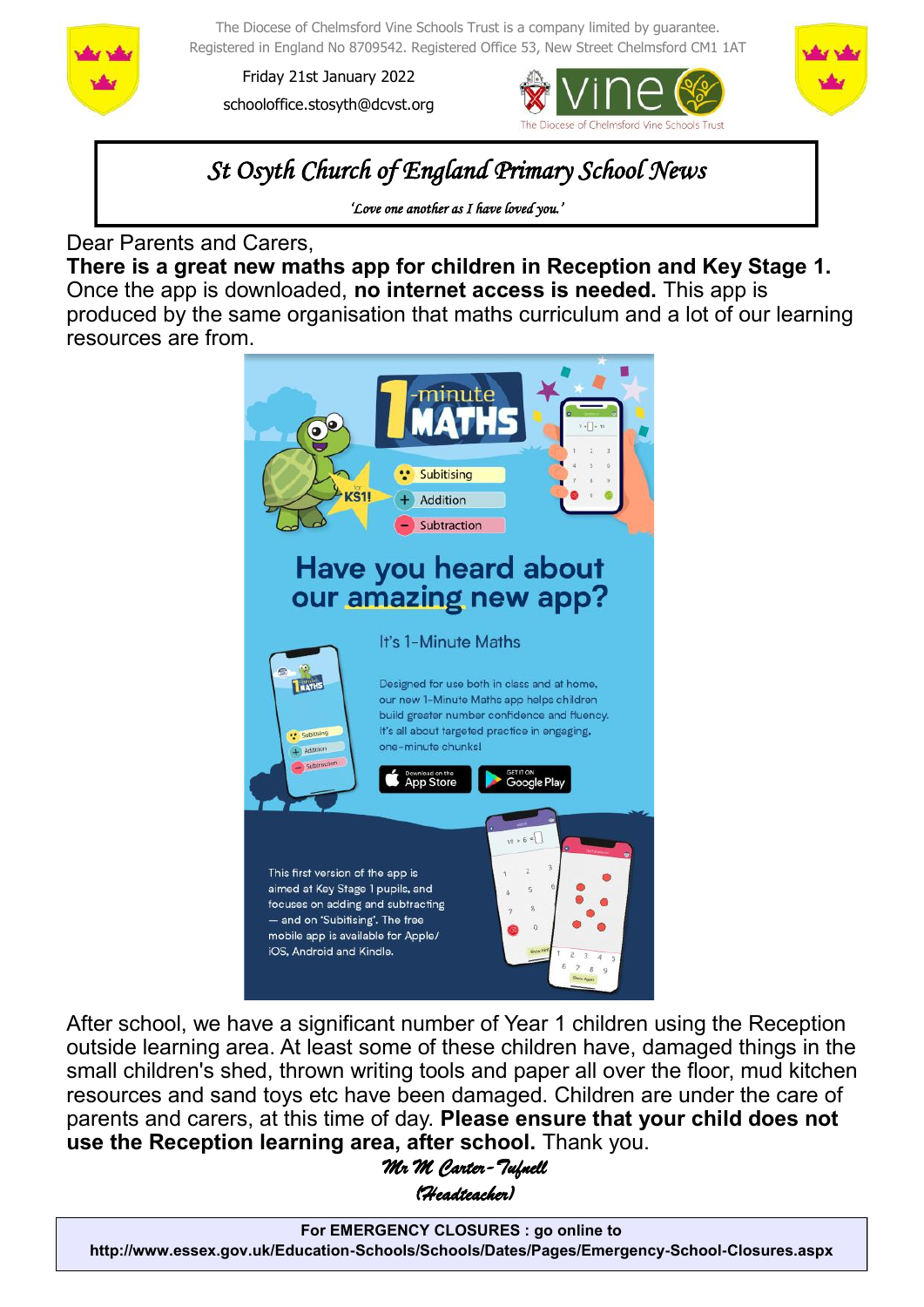## **School dinners - bookings can now be made until the February half term**

Dinner bookings need to be made online, please select your meal choices and add the items to the basket before proceeding to the checkout. If your child is eligible for free school meals or universal infant free school meals you also need to complete the checkout process but you will not be charged.

**If you think you may be eligible for free school meals please contact the school office for a form.** 



### **Field use in Winter Months**

We want the children to continue to be able to enjoy using the field. For this to happen, children will need to have a change of footwear - trainers, wellington boots or such like.

Thus, **from Monday 15th November, children will only be allowed on the field if they have a change of footwear.** This is so that the children's school shoes do not get covered in mud and so that mud does not get walked all around the school building and into the school carpets.



Thank you for your help with this.





Everyone is reminded not to park on the zig zag lines outside school and also to be considerate to all our neighbours and not to block their driveways.



All children must have a full **named** PE kit in school every day.

# **PE Kit: Black shorts, White t-shirt, Plimsols**

### **Additional items allowed for outside: Plain tracksuit bottoms, top and trainers**

Children can wear a Fitbit (or similar) to school, but it is their responsibility to keep it safe during the day.



**All watches, Fitbits and earrings need to be removed for P.E lessons.**

# **School Uniform**

Our full uniform policy can be accessed on our website: https://st-[osyth.essex.sch.uk/key](https://st-osyth.essex.sch.uk/key-information/uniform/)-information/uniform/ Alternatively, hard copies can be requested from our school office.



Please ensure that all uniform is named, in order for it to be returned to your children.

This also applies to coats and lunch boxes.



**Breakfast Club** is open from 7.45am for **all ages**, costing **£3.00 per session**.

Please accompany your children into the school office, the children have breakfast and a chance to play. If you unexpectedly need to use Breakfast Club your child can be booked in on arrival, but payment must be made before the end of the day.



 **These sessions must be booked and paid for on school money in advance**.